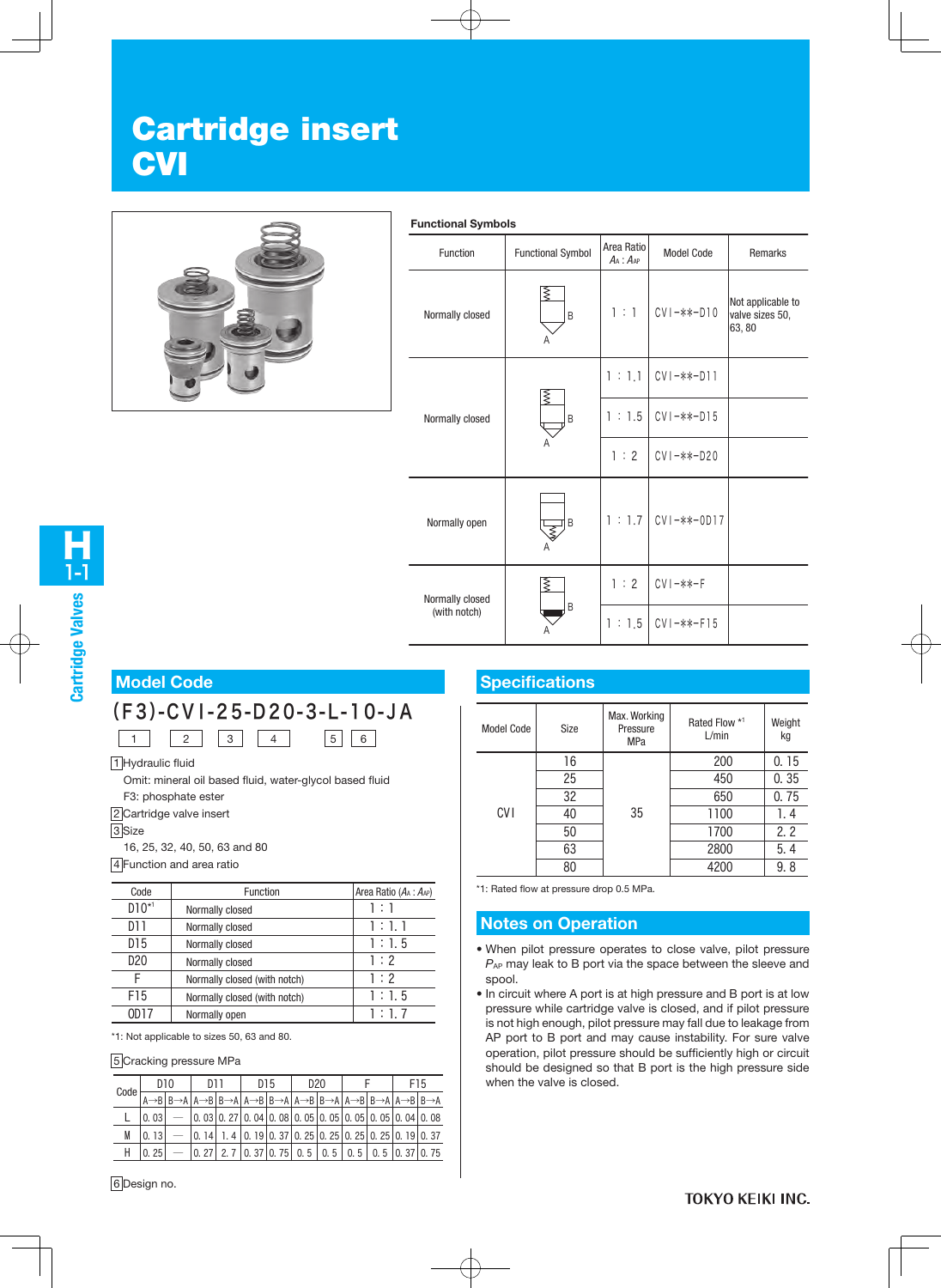#### Characteristics Curve (at 20 mm2/s) (typical examples)

#### ● **Pressure Drop**

CVI-D20 Insert



## **Dimensions**

● **Insert**



| Dimensions table |  |
|------------------|--|
|                  |  |

| Size<br>mm | D          | d         |      | C    |
|------------|------------|-----------|------|------|
| 16         | $\phi$ 32  | $\phi$ 25 | 48   | 3.2  |
| 25         | $\phi$ 45  | $\phi$ 34 | 61.5 | 2.9  |
| 32         | $\phi$ 60  | $\phi$ 45 | 72   | 3.0  |
| 40         | ф75        | $\phi$ 55 | 90   | 4. 0 |
| 50         | $\phi$ 90  | $\phi$ 68 | 104  | 4.0  |
| 63         | $\phi$ 120 | $\phi$ 90 | 135  | 4. 0 |

**TOKYO KEIKI INC.**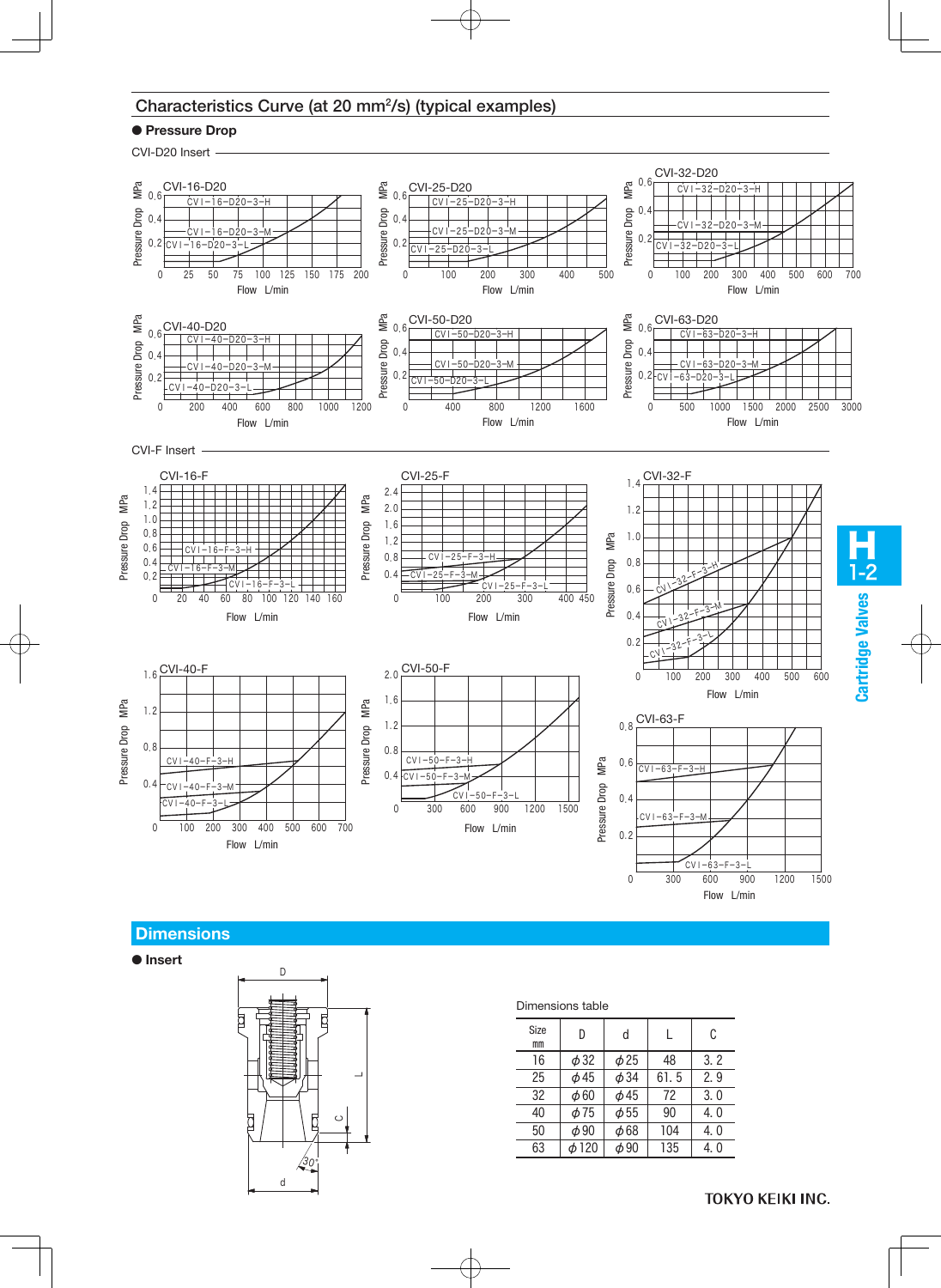# **Construction**



#### CVI-16

| No. | Name        | Part No.  | Standard          | Qty |
|-----|-------------|-----------|-------------------|-----|
|     | 0-ring      | VP761409  |                   |     |
|     | Backup ring | VP761413  |                   |     |
|     | 0-ring      | 008001917 | JIS B 2401 1A-P21 |     |
|     | Backup ring | 008101902 | JIS B 2407 T2-P21 |     |

# CVI-25

| No. | Name        | Part No.  | Standard          | Qty |
|-----|-------------|-----------|-------------------|-----|
|     | $0$ -ring   | 008050419 | JIS B 2401 1B-G40 |     |
|     | Backup ring | 008150402 | JIS B 2407 T2-G40 |     |
|     | 0-rina      | VP760187  |                   |     |
|     | Backup ring | VP761375  |                   |     |

# CVI-32

| No. | Name        | Part No.  | Standard          | Qty |
|-----|-------------|-----------|-------------------|-----|
|     | 0-ring      | 008050717 | JIS B 2401 1A-G55 |     |
|     | Backup ring | 008150702 | JIS B 2407 T2-G55 |     |
|     | 0-ring      | 008050417 | JIS B 2401 1A-G40 |     |
|     | Backup ring | 008150402 | JIS B 2407 T2-G40 |     |

# CVI-40

| No. | Name        | Part No.  | Standard          | Qty |
|-----|-------------|-----------|-------------------|-----|
|     | 0-rina      | VP761411  |                   |     |
|     | Backup ring | VP761415  |                   |     |
|     | 0-rina      | 008050617 | JIS B 2401 1A-G50 |     |
|     | Backup ring | 008150602 | JIS B 2407 T2-G50 |     |

#### CVI-50

| No. | Name        | Part No.  | Standard          | Qty |
|-----|-------------|-----------|-------------------|-----|
|     | 0-ring      | 008006417 | JIS B 2401 1A-P80 |     |
|     | Backup ring | 008106402 | JIS B 2407 T2-P80 |     |
|     | 0-ring      | 008005517 | JIS B 2401 1A-P58 |     |
|     | Backup ring | 008105502 | JIS B 2407 T2-P58 |     |

#### CVI-63

| No. | Name        | Part No.  | Standard           | Qty |
|-----|-------------|-----------|--------------------|-----|
|     | 0-ring      | 008007117 | JIS B 2401 1A-P110 |     |
|     | Backup ring | 008107102 | JIS B 2407 T2-P110 |     |
|     | 0-ring      | 008006417 | JIS B 2401 1A-P80  |     |
| 4   | Backup ring | 008106402 | JIS B 2407 T2-P80  |     |

#### CVI-80

| No. | Name        | Part No.  | Standard           | Qty |
|-----|-------------|-----------|--------------------|-----|
|     | $0$ -ring   | 008007817 | JIS B 2401 1A-P135 |     |
|     | Backup ring | 008107802 | JIS B 2407 T2-P135 |     |
|     | $0$ -ring   | 008006817 | JIS B 2401 1A-P100 |     |
|     | Backup ring | 008106802 | JIS B 2407 T2-P100 |     |